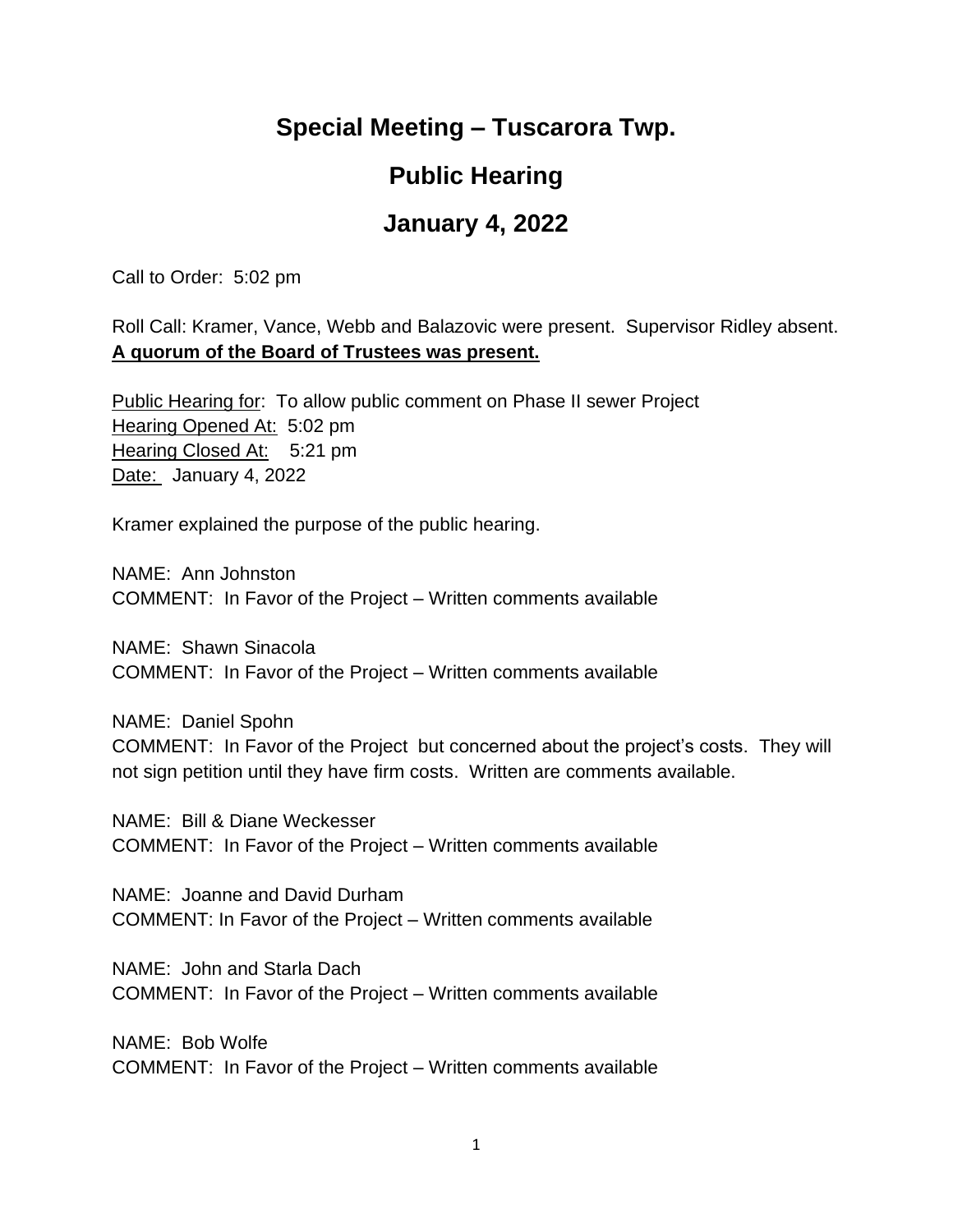NAME: Margarete Chalker COMMENT: In Favor of the Project – Written comments available

NAME: Brian and Linda Mulder COMMENT: In Favor of the Project – Written comments available

NAME: Kurt Taylor COMMENT: In Favor of the Project – Written comments available

NAME: Bob & Karen Petrie COMMENT: In Favor of the Project – Written comments available

NAME: Ron and Sherri DeYoung COMMENT: In Favor of the Project – Written comments available

NAME: Tim & Marlene Miller COMMENT: In Favor of the Project – Written comments available

NAME: Sallie Snyder COMMENT: In Favor of the Project – Written comments available

NAME: Pat Johnston and Ted Buxton COMMENT: In Favor of the Project – Written comments available

NAME: Nolan Griffin COMMENT: In Favor of the Project – Written comments available

NAME: Kathleen McCall COMMENT: In Favor of the Project – Written comments available

NAME: Kacey Cook COMMENT: In Favor of the Project, More Community input necessary

NAME: Tom COMMENT: In Favor of the Project, Want petitions circulated regardless of price

NAME: Marc McTeague COMMENT: In Favor of the Project

NAME: Dan French